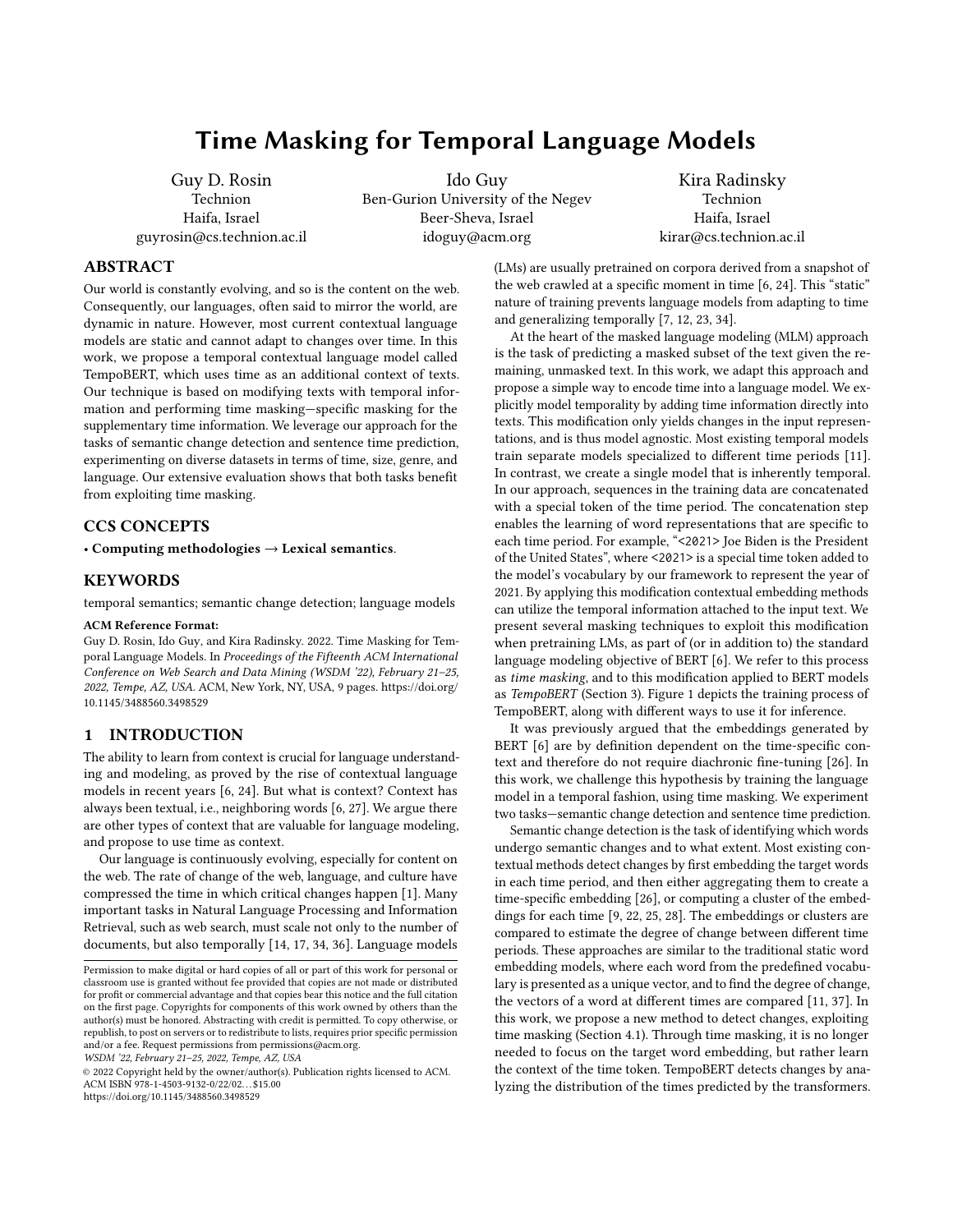<span id="page-1-0"></span>

| (a) TempoBERT is trained on temporal corpora, where each<br>sequence is prepended with temporal context information. |                     | (b) TempoBERT can be used for inference in two modes: (1) time<br>prediction; (2) time-dependent mask filling.           |
|----------------------------------------------------------------------------------------------------------------------|---------------------|--------------------------------------------------------------------------------------------------------------------------|
| 哼<br>YEAR: 2020 $\longrightarrow$ "<2020> You look awful today."                                                     | Time-dependent MLM: | "<1800> He has an awful [MASK]." $\longrightarrow$ presence<br>"<2020> He has an awful [MASK]." $\longrightarrow$ temper |
| YEAR: 1800 $\longrightarrow$ "<1800> The mountains have an awful majesty."                                           | Time prediction:    | "[MASK] Today's weather is awful." $\longrightarrow$ <2020>                                                              |

# Figure 1: Example of TempoBERT's time masking for training and inference. The word 'awful' changed its meaning in the last two centuries from marvelous to disgusting.

We experiment with several diverse datasets in terms of time, size, genre, and language. Our empirical results show that TempoBERT outperforms state-of-the-art methods [\[5,](#page-8-19) [26,](#page-8-13) [28,](#page-8-17) [37\]](#page-8-18).

The second task is sentence time prediction. A textual unit has two main temporal dimensions: its timestamp, or creation time, and its focus time [\[3\]](#page-8-20). Both dimensions are important to meaningfully answer temporal queries in Information Retrieval systems. Knowledge of the creation time of texts is essential for many important tasks, such as temporal search, summarization, event extraction, or temporally-focused information extraction. While existing approaches for these tasks assume accurate knowledge of the creation time, it is not always available, especially for arbitrary documents from the Web. For most of the documents on the Web, the timestamp metadata is either missing or cannot be trusted [\[18\]](#page-8-21). Thus, predicting the time of textual units (e.g., documents, posts, or sentences) based on their content is an important task [\[4,](#page-8-22) [20,](#page-8-23) [36,](#page-8-8) [40\]](#page-8-24). We tackle this task as a multiclass classification problem, with classes defined as time intervals (e.g., years or decades). In this work, we focus on dating sentences, which is a harder task than dating documents, and is a building block of the document dating task [\[36\]](#page-8-8). We use time masking to directly predict the writing time of sentences (Section [4.2\)](#page-3-0). We experiment with two datasets of different granularities (i.e., years and decades) and find that TempoBERT outperforms classifiers based on GloVe [\[30\]](#page-8-25) or BERT [\[6\]](#page-8-1) embeddings.

Overall, our work offers the following contributions: (1) We propose a simple modification to pretraining that facilitates the acquisition of temporal knowledge through time masking; (2) We conduct evaluations on the tasks of semantic change detection and sentence time prediction that demonstrate the impact of temporallyscoped pretraining; (3) On semantic change detection, we reach state-of-the-art performance on various datasets; (4) We perform a quantitative analysis of time masking for the two evaluation tasks. We also publish our code and data.<sup>[1](#page-1-1)</sup>

### 2 RELATED WORK

Temporal Language Models. Language models are usually pretrained on corpora derived from a snapshot of the web crawled at a specific moment in time [\[6,](#page-8-1) [24\]](#page-8-2). This "static" nature of training prevents LMs from adapting to time and generalizing temporally [\[7,](#page-8-9) [12,](#page-8-10) [23,](#page-8-11) [34\]](#page-8-7). Hombaiah et al. [\[12\]](#page-8-10) performed incremental training to better handle continuously evolving web content. Dhingra et al. [\[7\]](#page-8-9) experimented with temporal language models for question answering. The authors focused on probing LMs for factual knowledge that changes over time, and showed that conditioning

the temporal LM on the temporal context of the text data improves memorization of facts. Others focused on document classification by using word-level temporal embeddings [\[14\]](#page-8-5) and adapting pretrained BERT models to domain and time [\[34\]](#page-8-7).

In this work, we focus on the novel concept of temporal contextual representation. We leverage our proposed model for the tasks of semantic change detection and sentence time prediction, which were not studied in the above papers. Furthermore, we learn temporal contexts for word embeddings, introduce the concept of time masking, and demonstrate its benefits for temporal LMs.

Semantic Change Detection. Semantic change detection is the task of determining whether and to what extent the meaning of a set of target words has changed over time, with the help of timeannotated corpora [\[21,](#page-8-26) [39\]](#page-8-27). This task is often addressed using distributional semantic models: time sensitive word representations are learned and then compared between different time periods [\[2,](#page-8-28) [8,](#page-8-29) [11\]](#page-8-12). Gonen et al. [\[10\]](#page-8-30) used a simple nearest-neighbors-based approach to detect semantically-changed words. Del Tredici et al. [\[5\]](#page-8-19) measured changes of word meaning in online Reddit communities by employing an incremental fine-tuning approach. Montariol et al. [\[28\]](#page-8-17) used statistical tools to detect semantic change in a scalable way using clusters. Others attempted to simultaneously learn timeaware embeddings over all time periods and resolve the alignment problem using regularization [\[41\]](#page-8-31), modeling word usage as a function of time Rosenfeld and Erk [\[33\]](#page-8-32), Bayesian skip-gram model with latent time series [\[2\]](#page-8-28), and exponential family embeddings [\[35\]](#page-8-33).

In all of these methods, each word has a single representation for each time period, which limits their sensitivity and interpretability. Recent contextualized architectures allow for overcoming this limitation by taking sentential context into account when inferring word token representations. Indeed, such architectures were applied to diachronic semantic change detection [\[9,](#page-8-14) [13,](#page-8-34) [22,](#page-8-15) [25,](#page-8-16) [26\]](#page-8-13). While all these studies used language models by aggregating the information from the set of the token embeddings, we directly exploit their contextual properties by integrating time directly into their training process.

Sentence Time Prediction. In the last decade, the exploitation of temporal information to improve document search and exploration received a notable attention from the Information Retrieval community. Specifically, in this context, Temporal Information Extraction is crucial to support retrieval systems [\[3,](#page-8-20) [17\]](#page-8-6). Predicting the time of textual units (e.g., documents, posts, or sentences) based on their content is an important task [\[4,](#page-8-22) [20,](#page-8-23) [36,](#page-8-8) [40\]](#page-8-24) with numerous approaches. Most existing work uses documents as textual units: One

<span id="page-1-1"></span><sup>1</sup><https://github.com/guyrosin/tempobert>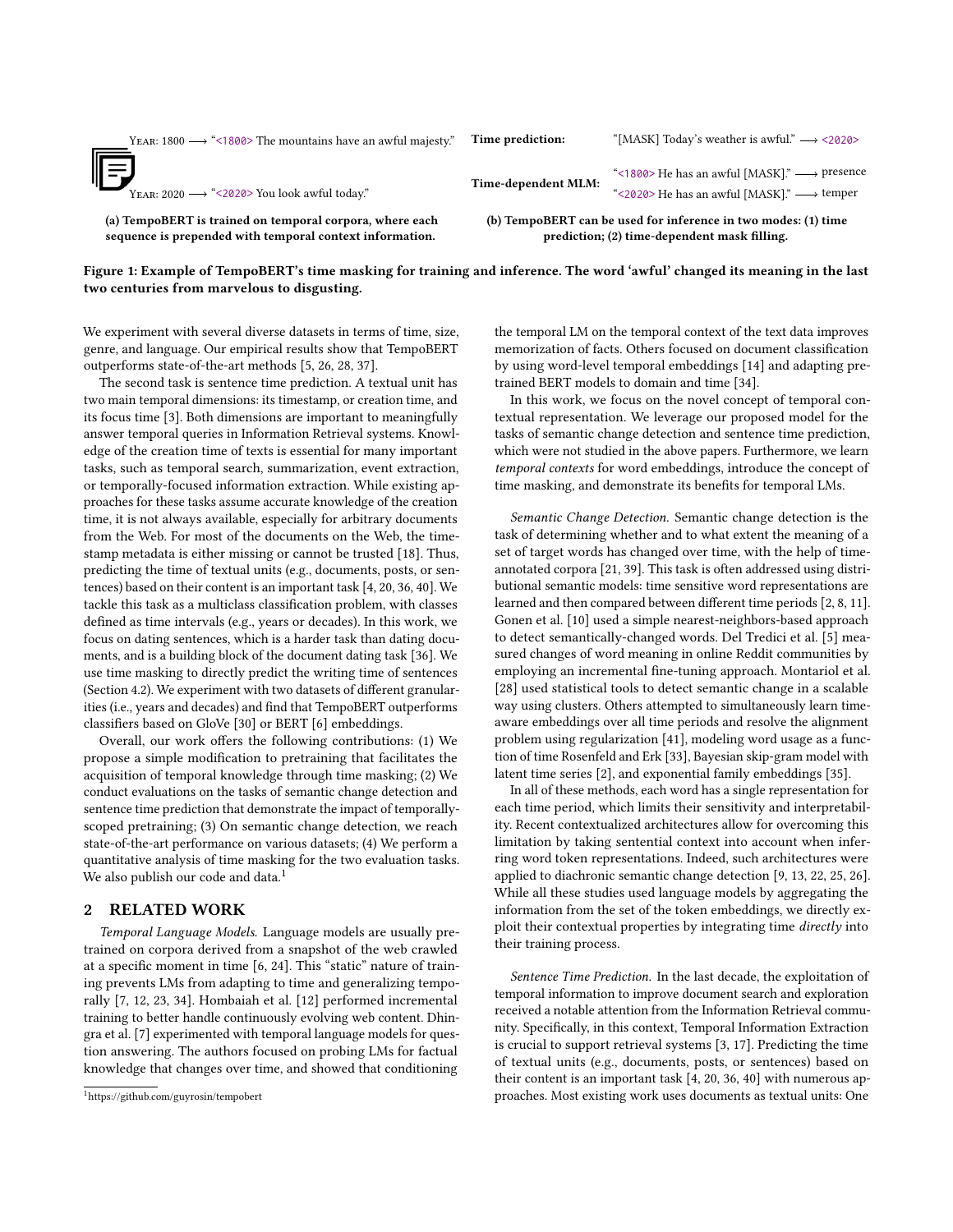of the first studies to model temporal information for the automatic dating of documents is de Jong et al. [\[4\]](#page-8-22), who used a statistical LM based on word usage statistics over time. Several papers extended this model with temporal entropy [\[18\]](#page-8-21), KL divergence [\[20\]](#page-8-23), and n-grams [\[15\]](#page-8-35). Niculae et al. [\[29\]](#page-8-36) tackled this task as a ranking problem. As for deep neural models for document dating, Vashishth et al. [\[40\]](#page-8-24) used a Graph Convolution Network together with the syntactic and temporal structure of the document, and Ray et al. [\[32\]](#page-8-37) used an attention-based neural model. Recently, Savov et al. [\[36\]](#page-8-8) used Ordinal Classification to predict the time of each sentence individually and then aggregated the scores to document level.

In this work, we focus on dating sentences. Sentences are often significantly shorter than documents, making this task potentially harder than dating documents, due to the limited context. In addition, sentence dating can be used as a building block of document dating, as was done in [\[36\]](#page-8-8). We use time masking to directly predict the writing time of sentences.

# <span id="page-2-0"></span>3 TIME MASKING

In this work, we use bidirectional language models (also called "contextual language models"). These models represent words as a function of the entire context of a unit of text (e.g., sentence or paragraph), and not only conditioned on previous words as in traditional unidirectional models. Formally, given an input sequence of tokens  $w = [w_1, w_2, \dots, w_n]$  and a position  $1 \le i \le n$ , bidirectional LMs estimate  $p(w_i) = p(w_i | w_1, \ldots, w_{i-1}, w_{i+1}, \ldots, w_n)$ using the left and right context of that word. To estimate this probability, BERT [\[6\]](#page-8-1) samples positions in the input sequence randomly and learns to fill the word at the masked position. To this end, a Transformer architecture is employed.

To adapt language models to time, we propose to directly encode temporality information in the training process. We design a modification to the training process designed specifically for contextual representations: rather than including time information for each word as in existing approaches (e.g., temporal referencing [\[8\]](#page-8-29)), we concatenate a special time token to each textual sequence. For example, "<2021> Joe Biden is the President of the USA", where "<2021>" is a special time token added to the model's vocabulary by our framework to represent the year of 2021. By performing this modification at the sequence level instead of at the token level, we avoid adding time-specific variants of each token to the vocabulary, thus increasing its size significantly. In addition, contextual embedding methods can utilize this temporal information attached to the input text. The time token denotes the time at which the sequence was written or a point in time at which its assertion is valid.

In addition to encoding time into the model and thus making the model temporal, time masking enables predicting the writing time of texts. The same way prompts [\[16,](#page-8-38) [31\]](#page-8-39) exploit the masked language model to fill mask tokens for the task of question answering, we can fill mask time tokens to predict the time of the sequence. We exploit this feature in both tasks we experiment with in this work: semantic change detection and sentence time prediction. For example, to predict the time of the sentence "Joe Biden is the President of the USA", we prefix it with a mask time token: "[MASK] Joe Biden is the President of the USA" and feed it into the model. The model is likely to fill the mask token with a time token, since

it was pretrained on such sentences. Thus, the expected token is the relevant time token to Biden's presidency, e.g., "<2021>".

Formally, given a sequence **w** and a time *t*, we denote  $w_0 = t$  for clarity and prepend the time token  $t$  to  $w$ . Now the inputs to the model are a sequence  $w = [t, w_1, w_2, \dots, w_n]$  and a position  $0 \leq w_1$  $i \le n$ . Let us analyze the two options for  $i: (1)$  If  $1 \le i \le n$ , then  $w_i$  is one of the original tokens in the sentence. In this case,  $p(w_i)$  =  $p(w_i | t, w_1, \ldots, w_{i-1}, w_{i+1}, \ldots, w_n)$ , i.e.,  $p(w_i)$  is computed based on both the textual context and the temporal context. (2) If  $i = 0$ , then  $w_i$  is t. In this case,  $p(w_i) = p(t) = p(t | w_1, \dots, w_n)$ , i.e., we predict the time  $t$  by the whole input text.

As for the granularity of  $t$ , different values can be used, according to the use case. In this work, for the sentence time prediction task (Section [4.2\)](#page-3-0), we experiment with granularity of a year and of a decade. For the semantic change detection task (Section [4.1\)](#page-2-1), the corpora are divided into two time buckets, so we use two time tokens, one for each bucket (i.e., <1> and <2>).

Throughout this paper, we use pretrained BERT-base [\[6\]](#page-8-1) (with 1[2](#page-2-2) layers, 768 hidden dimensions, and 110M parameters)<sup>2</sup>, and then post-pretrain it on the temporal corpora with time masking, as described above. We refer to the resulting model as TempoBERT.

Finally, time masking can be performed in two ways: The straightforward one is to use the standard MLM, where time tokens are treated like any other token for the masking process. But we can also use a separate masking process for time tokens. In this case, we choose time tokens with a custom probability  $p_{TM}$ ; a chosen time token is then either masked (i.e., replaced with the mask token [MASK]) 80% of the time, replaced by a random time token 10% of the time, or kept unchanged 10% of the time (we follow Devlin et al. [\[6\]](#page-8-1) for the 80-10-10 probabilities). See Section [7.1.2](#page-5-0) for an analysis of the different settings.

# 4 APPLICATIONS FOR TEMPORAL CONTEXTUAL REPRESENTATIONS

#### <span id="page-2-1"></span>4.1 Semantic Change Detection

Words can change their meaning, gain or lose senses over time. Knowing whether, and to what degree, a word has changed is key to various tasks, e.g., aiding in understanding historical documents, searching for relevant content, or historical sentiment analysis. In semantic change detection [\[21,](#page-8-26) [39\]](#page-8-27), the task is to rank a set of target words according to their degree of semantic change between two time periods  $t_1$  and  $t_2$ .

We propose two scoring functions that utilize TempoBERT for this task (see Section [7.1.1](#page-5-1) for an analysis of them): given a target word  $w$ , they approximate the semantic change it underwent between  $t_1$  and  $t_2$ .

temporal-cosine. We generate time specific representations of words and compare them to detect semantic changes. This method was used by Martinc et al. [\[26\]](#page-8-13). It is model agnostic and does not explicitly utilize time masking. In detail, we sample  $n$  sentences containing the target word  $w$  from each time period  $t$  and feed them into the model. For each of the sentences, we create a sequence embedding by extracting their last  $h$  hidden layers and averaging

<span id="page-2-2"></span> $^2\rm{We}$  use Hugging Face's implementation of BERT: [https://github.com/huggingface/](https://github.com/huggingface/transformers) [transformers.](https://github.com/huggingface/transformers)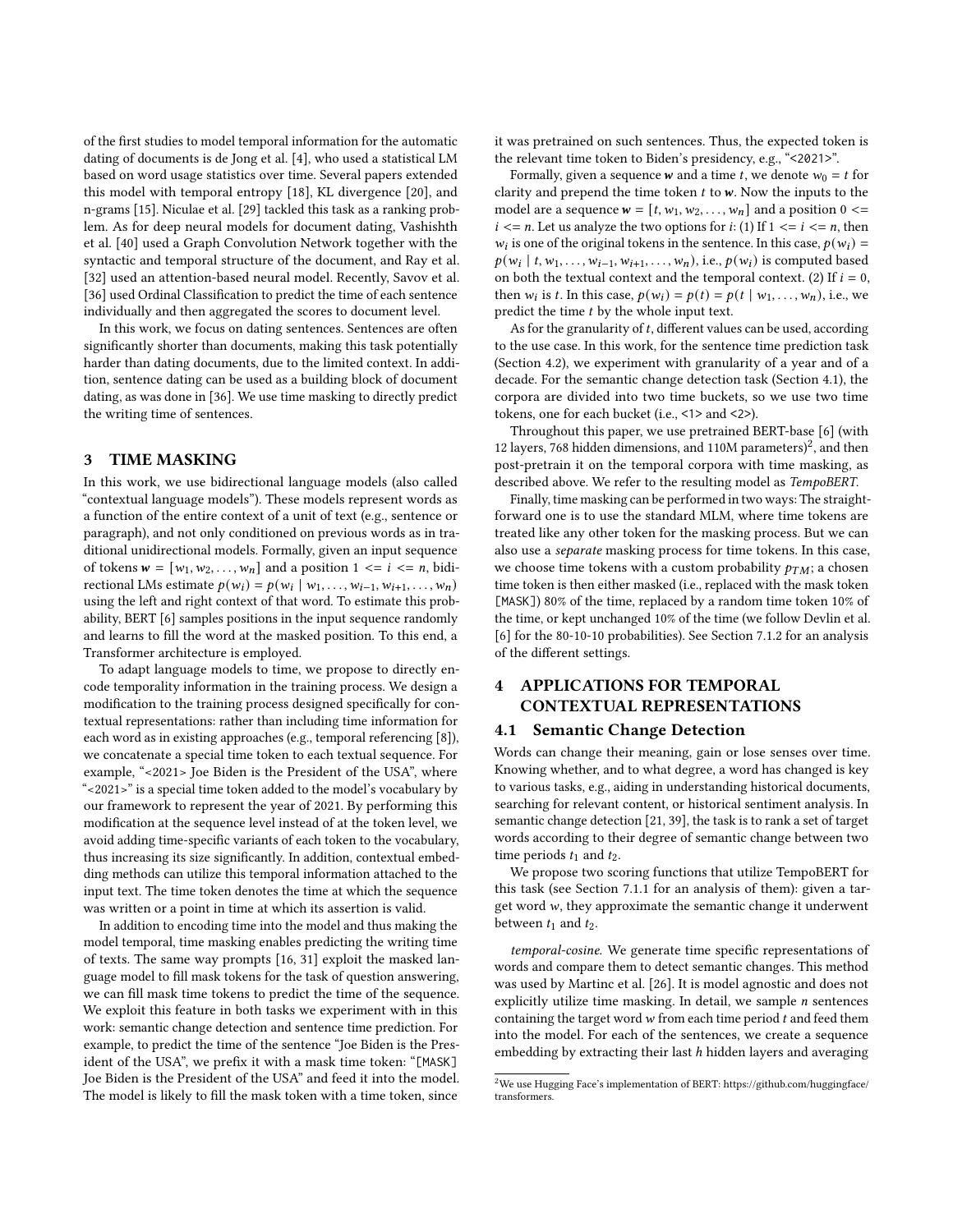them. We then extract the embedding of the specific target word. This is the contextual token embedding. Note that these representations vary according to the context in which the token appears, meaning that the same word has a different representation in each specific context (sequence). Following, the resulting embeddings are aggregated at the token level and averaged, in order to get a time specific representation for w for each time t, denoted by  $e_t(w)$ . Finally, we estimate the semantic change of  $w$  by measuring the cosine distance (cos\_dist) between two time specific representations of the same token:

# $score(w) = cos\_dist(e_{t_1}(w), e_{t_2}(w))$

time-diff. This method is tailored to TempoBERT. We use our model's ability to predict the time of sentences and identify semantic change by looking at the distribution of the predicted times. Specifically, we sample  $n$  sentences containing the target word  $w$ from each time period and add them all to a set of sentences for w, denoted by  $S_w$ . For each sentence  $s \in S_w$ , we prepend a mask token and feed it into the model for the task of MLM. The model fills the mask token with the most appropriate token, which in our case is a time token (since during our post-pretraining, the model was trained on sentences starting with a time token). This produces a predicted time for the sentence. Let  $p_t(s)$  be the probability of time  $t$  to be predicted for  $s$ . Consider the distribution of these predicted probabilities (for each of the time periods). Intuitively, a uniform distribution means those sentences could have been written at any time period, which means there was no semantic change. A non-uniform distribution implies there was a change that caused the sentences to be written in a specific time period. In our case, since there are just two time periods, we simply use the absolute difference of the probabilities  $|p_{t_1}(s) - p_{t_2}(s)|$ , so the semantic change score of the target word is set to the average difference of the predicted time probabilities:

$$
score(w) = \frac{1}{|S_w|} \sum_{s \in S_w} |p_{t_1}(s) - p_{t_2}(s)|
$$

# <span id="page-3-0"></span>4.2 Sentence Time Prediction

As another evaluation of TempoBERT's generalization potential, we examine its use for the task of sentence time prediction; it is a multiclass classification problem, where the goal is to predict the time of a sentence [\[4,](#page-8-22) [20,](#page-8-23) [36,](#page-8-8) [40\]](#page-8-24). This task is a building block of the document dating task [\[36\]](#page-8-8). Tackling this task with TempoBERT is straightforward: given an input sentence, we prepend a mask token and predict it. In more detail, we feed the prepended sentence into the model for the task of MLM. The model fills the mask token with the most appropriate token, which in our case is a time token (since during our post-pretraining, the model was trained on sentences starting with a time token). This produces a predicted time for the sentence.

# 5 DATASETS

#### 5.1 Semantic Change Detection Datasets

For semantic change detection, we experiment with several diachronic data sources, covering a variety of genres, time periods, languages, and sizes. We use the LiverpoolFC corpus [\[5\]](#page-8-19) and the

SemEval-2020 Task 1 corpora [\[38\]](#page-8-40) (English and Latin). Each dataset is split into two time periods; see Table [1](#page-4-0) for the datasets' statistics.

LiverpoolFC [\[5\]](#page-8-19). The LiverpoolFC corpus contains 8 years of Reddit posts from the Liverpool Football Club subreddit. It was created for the task of short-term meaning shift analysis in online communities. The corpus is in English and split into two time periods from 2011-2013 and 2017. We follow Martinc et al. [\[26\]](#page-8-13) and only conduct light text preprocessing on the LiverpoolFC corpus, where we remove URLs.

Semantic change evaluation dataset: Del Tredici et al. [\[5\]](#page-8-19) published a set of 97 words from the LiverpoolFC corpus, manually annotated with semantic shift labels by the members of the LiverpoolFC subreddit. Each word was assigned a graded label (between 0 and 1) according to its degree of semantic change. The average of these judgements is used as a gold standard semantic shift index.

SemEval-2020 Task 1 datasets [\[38\]](#page-8-40). The SemEval-2020 Task 1 deals with the semantic change detection task. It introduced datasets in four different languages. In this work, we use the English and Latin datasets. They are all long-term, in contrast to the LiverpoolFC dataset: the English dataset spans two centuries, and the Latin dataset spans more than 2000 years.

Semantic change evaluation dataset: The task contains two subtasks: binary classification of whether a word sense has been gained or lost (subtask 1) and ranking a list of words according to their degree of semantic change (subtask 2). We use the data for subtask 2, which is a set of target words and their graded labels. The target words are balanced for part of speech (POS) and frequency. For the English dataset, we remove POS tags from both the corpus and the evaluation set (as done in previous work [\[28\]](#page-8-17)).

## 5.2 Sentence Time Prediction Datasets

We use the New York Times archive with 40 years of news articles (from 1981 to 2020, 11 GB of text in total). We use two variants of this corpus (Table [2\)](#page-4-1); one with a granularity of decades (NYT-decades) and the other with a granularity of individual years (NYT-years). For both of them, we downsample the corpus to 10k sentences per year (1.4M tokens in average, around 1.4 MB of text) to ease computation. The year-granularity dataset contains 40 years, so we have 40 classes for our classification task. To create the decadegranularity dataset, we merge each decade. The resulting dataset contains 4 decades (i.e., four classes), each is composed of 14 MB of text. Each row in the two datasets is composed of a sentence and its associated time (year or decade). For the evaluation, we randomly split both datasets to train and test sets using an 80-20 ratio.

#### 6 EXPERIMENTAL SETUP

#### 6.1 Semantic Change Detection Setup

Baseline methods. We use five baseline methods for semantic change detection: (1) Del Tredici et al. [\[5\]](#page-8-19) was the first paper to address the notion of short-term semantic change detection. They use a Skip-gram with Negative Sampling model (SGNS) [\[27\]](#page-8-3) and employ an incremental model fine-tuning approach; the model is first trained on a large Reddit corpus of around 900M tokens (a random crawl from Reddit in 2013) for the initialization of the word vectors, and then fine-tuned on the LiverpoolFC corpus. (2) Schlechtweg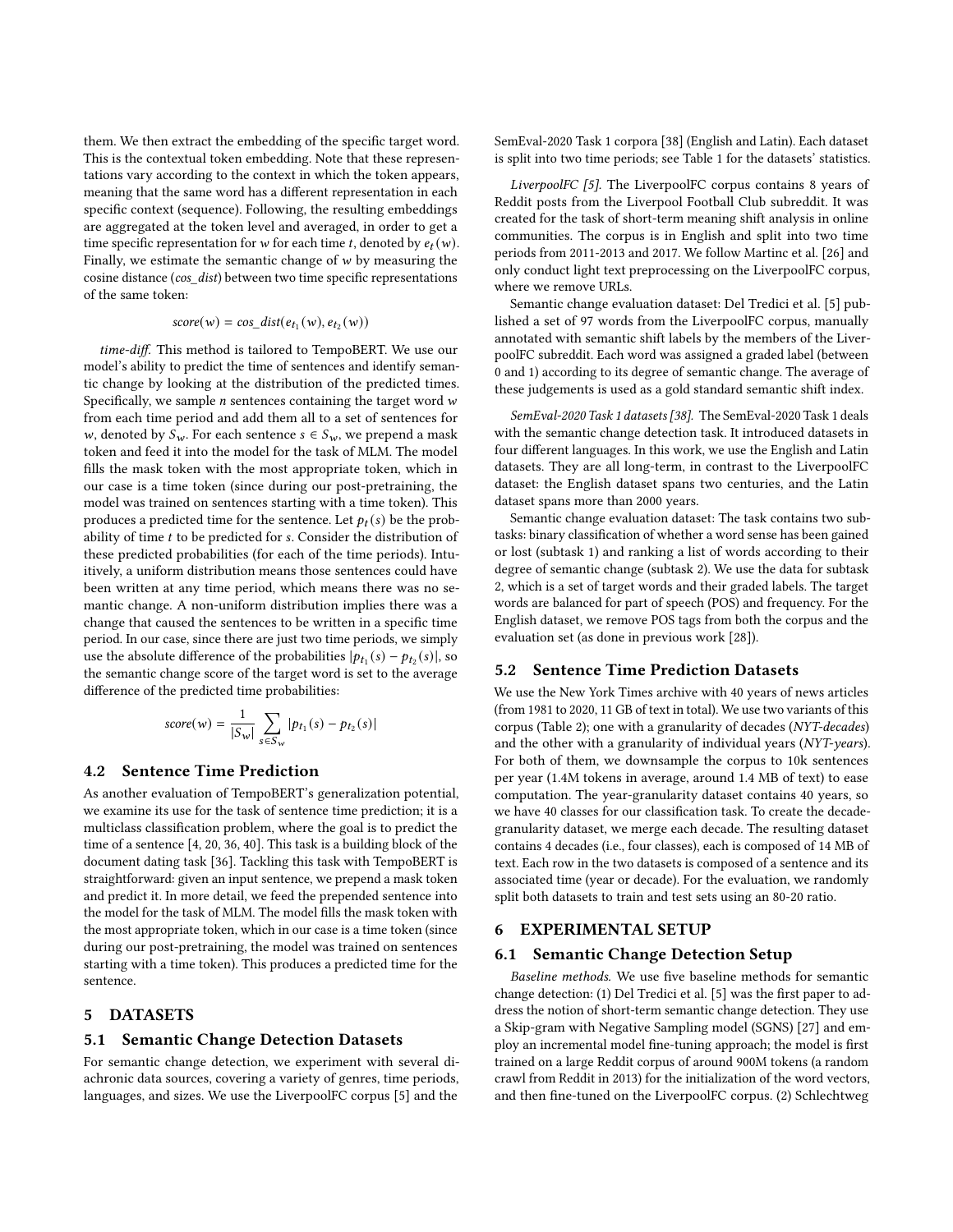<span id="page-4-0"></span>Table 1: Semantic change detection datasets composition. Each dataset is split into two time periods, denoted by C1 and C2.

| Dataset            |    |          | Labelled Words C1 Source C1 Time Period C1 Tokens C2 Source C2 Time Period |      |              |               | C2 Tokens |
|--------------------|----|----------|----------------------------------------------------------------------------|------|--------------|---------------|-----------|
| LiverpoolFC        | 97 | Reddit   | $2011 - 2013$                                                              | 8.5M | Reddit       | 2017          | 11.9M     |
| SemEval-English 37 |    | CCOHA    | 1810-1860                                                                  | 6.5M | <b>CCOHA</b> | $1960 - 2010$ | 6.7M      |
| SemEval-Latin      | 40 | LatinISE | $-200-0$                                                                   | 1.7M | LatinISE     | $0 - 2000$    | 9.4M      |

Table 2: Sentence time prediction datasets composition.

<span id="page-4-1"></span>

| Dataset   | Source                            |                |      | Time Period Classes Avg. Tokens per Period Avg. Tokens per Sentence |
|-----------|-----------------------------------|----------------|------|---------------------------------------------------------------------|
|           | NYT-decades NYT Archive 1981-2020 | $\overline{4}$ | 14M  | 22.2                                                                |
| NYT-years | NYT Archive 1981–2020             | 40             | 1.4M | 22.2                                                                |

et al. [\[37\]](#page-8-18) is the state-of-the-art semantic change detection method employing non-contextual word embeddings: the Skip-gram with Negative Sampling model is trained on two periods independently and aligned using Orthogonal Procrustes. Cosine distance is used to compute the semantic change. (3) Gonen et al. [\[10\]](#page-8-30), who use SGNS embeddings along with a simple detection method. For each period, a word is represented by its top nearest neighbors according to cosine distance. Semantic change is then measured as the size of the intersection between the nearest neighbors lists of two periods. (4) Martinc et al. [\[26\]](#page-8-13) were one of the first to use BERT for semantic change detection, by creating time-specific embeddings of words, and comparing between different times by calculating the cosine distance between the averaged embeddings. Notice, unlike our work they consider time-specific context rather than capture temporal context. They focused on short-term semantic change as well. Their model performs slightly worse than Del Tredici et al. [\[5\]](#page-8-19), but it is more general and scalable. (5) Montariol et al. [\[28\]](#page-8-17) generate a set of contextual embeddings using BERT for each word. These representations are clustered, and the derived cluster distributions are compared across time slices. Finally, words are ranked according to the distance measure, assuming that the ranking resembles a relative degree of usage shift. We use their best performing method as reported in [\[28\]](#page-8-17), which uses affinity propagation for clustering word embeddings and Wasserstein distance as a distance measure between clusters. For the LiverpoolFC dataset, we experiment with all the variants proposed in [\[28\]](#page-8-17) and choose the best performing one, which uses k-means with  $k = 7$  for clustering embeddings, and Wasserstein distance as a distance measure between clusters.

Finally, existing methods for this task that concatenate time information to individual words (i.e., Temporal Referencing [\[8\]](#page-8-29) and Word Injection [\[37\]](#page-8-18)) were found [\[37,](#page-8-18) [38\]](#page-8-40) to be outperformed by Schlechtweg et al. [\[37\]](#page-8-18), so we leave them out of this evaluation.

Our method. For each dataset, we train a TempoBERT model using a pretrained case-insensitive BERT-base model.<sup>[3](#page-4-2)</sup> Since the vocabulary of this model does not contain all the target words in the evaluation datasets, we add all target words to TempoBERT's vocabulary (to avoid the tokenizer splitting any occurrences of the target words to subwords).

Metrics. Semantic change detection performance is measured by the correlation between the semantic shift index (i.e., the ground truth) and the model's semantic shift assessment for each word in the evaluation set. Previous work used different correlation measures for different datasets; for the LiverpoolFC dataset, Pearson's r was used [\[5,](#page-8-19) [26\]](#page-8-13), while for the SemEval-2020 datasets it was Spearman's rank-order correlation coefficient  $\rho$  [\[28,](#page-8-17) [38\]](#page-8-40). The difference between them is that Spearman's  $\rho$  only considers the order of the words, while Pearson's  $r$  considers the actual predicted values. In our evaluation, we make an effort to evaluate our methods and the baselines using both Pearson and Spearman correlation, to make the evaluation as comprehensive as possible. There were some cases where we could not reproduce the original authors' results; in such cases we opted to report only the original result.

#### 6.2 Sentence Time Prediction Setup

Baseline Methods. We use the following baselines: (1) CNN [\[19\]](#page-8-41): a convolutional neural network loaded with pretrained GloVe [\[30\]](#page-8-25) vectors. (2) Bi-LSTM + Attention [\[43\]](#page-8-42): an attention-based bidirectional Long Short-Term Memory Network loaded with pretrained GloVe vectors. (3) Linear GloVe: a linear model with one hidden layer of 10 units and a softmax, loaded with pretrained GloVe vectors. (4) Boosting methods based on BERT embeddings (extracted using BERT's last four hidden layers): XGBoost and CatBoost.<sup>[4](#page-4-3)</sup>

Our method. For each dataset, we train a TempoBERT model using a pretrained uncased BERT-base model with time masking probability  $p_{TM} = 0.9$ .

Metrics. As sentence time prediction is a multiclass classification task, we report accuracy and macro-F1 scores on the test sets.

#### 6.3 Implementation Details

Due to limited computational resources, we train our models with a maximum input sequence length of 128 tokens. To train TempoBERT models, we tune the following hyperparameters for each dataset: learning rate  $l \in \{1e-7, 1e-6, 1e-5, 1e-4, 2e-4, 3e-4\}$  and number of epochs  $e \in \{1, 2, 5, 10, 20\}$ . To use TempoBERT for semantic change detection, we use a maximum number of sentences

<span id="page-4-2"></span> $3$ For English: bert-base-uncased from the Hugging Face library, and for Latin: latin-bert from [https://github.com/dbamman/latin-bert.](https://github.com/dbamman/latin-bert)

<span id="page-4-3"></span><sup>4</sup>[https://github.com/dmlc/xgboost,](https://github.com/dmlc/xgboost)<https://github.com/catboost/catboost>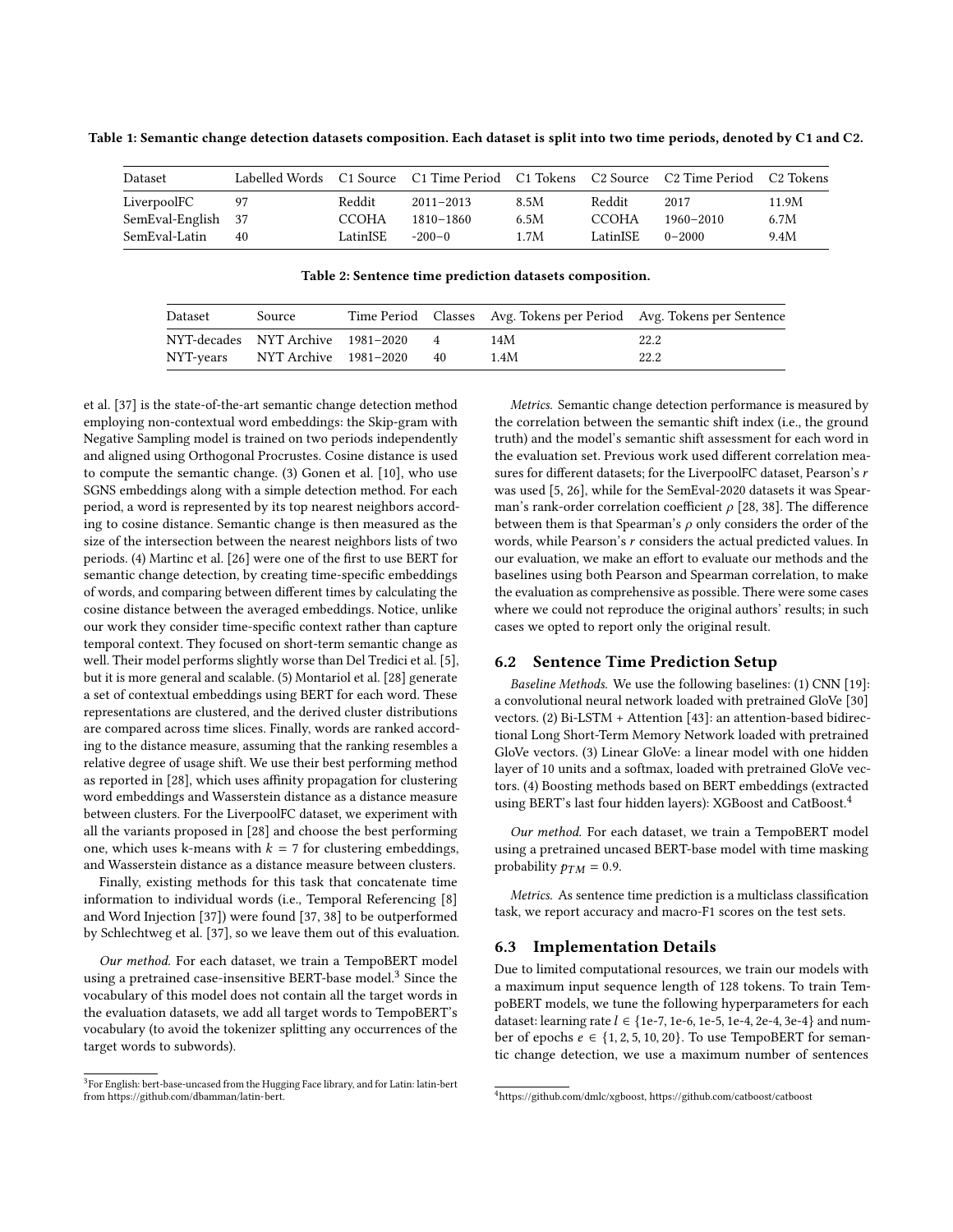$n = 200$ , to ease computation (previous work used all available sentences [\[26\]](#page-8-13)). Specifically for the temporal-cosine method, we tune the number of last hidden layers to use for embedding extraction  $h \in \{1, 4, 12\}$ . All experiments were run using four NVIDIA GeForce RTX 2080 Ti GPUs. Runtime varied by experiment; training our best TempoBERT models on each of the datasets took between 30 minutes and 4 hours.

For fine-tuning BERT on labelled data, we train for three epochs with a batch size of 32, which corresponds to the default settings recommended by Devlin et al. [\[6\]](#page-8-1).

## 7 RESULTS

#### 7.1 Semantic Change Detection Results

Table [3](#page-6-0) shows the results for semantic change detection on the LiverpoolFC and SemEval datasets. As can be seen, TempoBERT outperforms all the baselines using both Pearson and Spearman correlation with significant correlations ( $p < 0.002$ ), except for the SemEval-English dataset, where it is outperformed by [\[28\]](#page-8-17) by 0.028, although TempoBERT got a higher Spearman correlation by 0.03. For the LiverpoolFC dataset, we observe a strong correlation (Pearson's  $r = 0.637$  and Spearman's  $\rho = 0.620$ ) along with a very large performance gap compared to the baselines (which achieve around 0.490 for both measures, at max). For the SemEval corpora, we observe a moderate correlation (around 0.47–0.54) and a relatively smaller (but still considerable) gap compared to the baselines. The difference originates from the fact that the LiverpoolFC corpus is short-term, i.e., it contains texts from just a few years, in contrast to the SemEval corpora, which span centuries. We further analyze this phenomenon in Section [7.1.1.](#page-5-1)

Figure [2](#page-5-2) shows the Pearson correlation between TempoBERT's scores and the ground truth scores for the LiverpoolFC dataset. The correlation is strong (0.637), so the number of false positives and false negatives is considered small; there are around 10 false positive words (top-left corner), while only one false negative (bottom-right corner). Thus, while we successfully detect changed words, future work should focus on better detecting unchanged words.

<span id="page-5-1"></span>7.1.1 Short-term versus long-term semantic change. As shown in Table [3,](#page-6-0) TempoBERT is particularly effective on short-term corpora. TempoBERT encodes time information at the sentence level. As a result, its strength lies in distinguishing between sentences of different times (see the evaluation on sentence time prediction in Section [4.2\)](#page-3-0). For long-term corpora, the writing style between different times (e.g., centuries) is very different; this makes the time information encoded in TempoBERT less valuable.

In long-term periods, there are major difference in writing style, which makes the prediction relatively easier to make. In short time spans, the temporal information encoded into the texts by TempoBERT helps it predict the time accurately and without direct supervision. To demonstrate the difference between short and long term corpora, we include in our evaluation two recent methods that were originally evaluated only on long-term corpora [\[28,](#page-8-17) [37\]](#page-8-18). As showed in Table [3,](#page-6-0) these two methods achieved lower results compared to both TempoBERT and the two existing methods for short-range semantic change detection [\[5,](#page-8-19) [26\]](#page-8-13).

<span id="page-5-2"></span>

Figure 2: Semantic change detection on the LiverpoolFC dataset: ground truth scores vs. TempoBERT scores (Pearson's  $r = 0.637$ ).

Finally, Table [4](#page-6-1) shows the comparison results of the two flavors of TempoBERT for semantic change detection, i.e., time-diff and temporal-cosine, for all the corpora, measured by both Pearson and Spearman correlation. We can clearly see that time-diff outperforms temporal-cosine on the short-term LiverpoolFC corpus, while it is outperformed on the long-term SemEval corpora. This further strengthens our hypothesis, as time-diff is based on sentence time prediction, while temporal-cosine is focused on the target word and is thus less affected by context differences (e.g., writing style).

<span id="page-5-0"></span>7.1.2 Time masking experiments. As described in Section [3,](#page-2-0) time masking can be performed in two ways: (1) As part of the standard MLM (i.e., the time tokens are treated like any other token); (2) As a separate masking process, where time tokens are masked with a custom masking probability  $p_{TM}$ .

In this section, we experiment with these time masking techniques: we train TempoBERT models on the LiverpoolFC corpus, each with a different method, and compare the results for the task of semantic change detection. We train all models using a 3e-4 learning rate for just 5 epochs (39K steps), due to computational resource limits.

Figure [3](#page-6-2) shows the comparison results, where the points show the Pearson and Spearman correlation for different time masking probabilities ( $p_{TM} \in \{0.0, 0.1, \ldots, 0.9, 1.0\}$ ), and the horizontal lines show the correlations for time masking performed as part of the standard MLM. We observe a positive trend from  $p_{TM} = 0$  to 0.3. In particular, for  $p_{TM} \geq 0.1$ , TempoBERT benefits from custom time masking compared to standard MLM. In addition, when training the model without time masking at all (i.e.,  $p_{TM} = 0$ ), performance is much lower, as expected, with correlation around 0.2–0.26.

7.1.3 Comparison of BERT model sizes. TempoBERT is based on a pretrained BERT model with 768 hidden dimension size and 12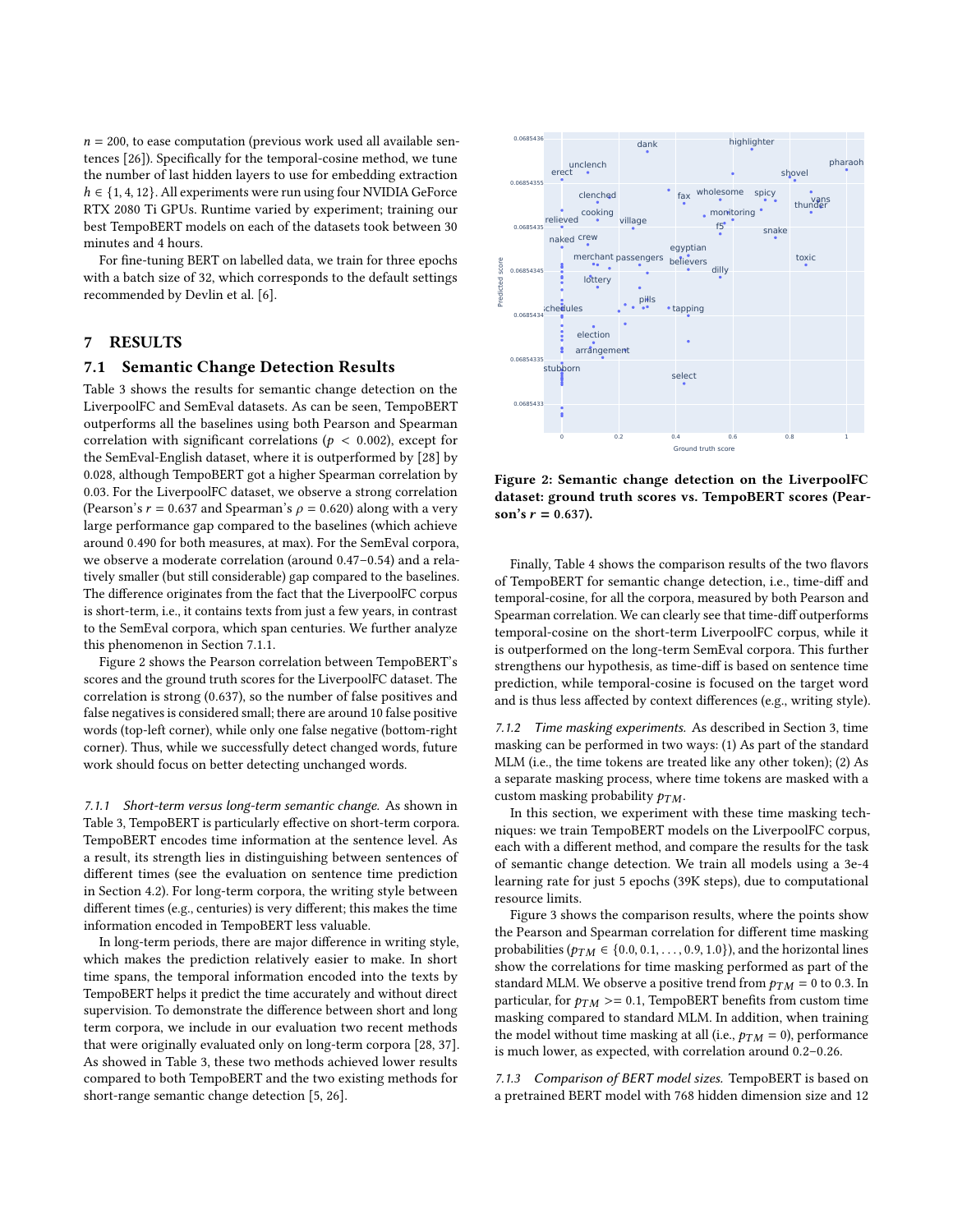<span id="page-6-0"></span>Table 3: Semantic change detection results on LiverpoolFC, SemEval-English, and SemEval-Latin.

| Method                  | LiverpoolFC |          | SemEval-Eng |          | SemEval-Lat |          |
|-------------------------|-------------|----------|-------------|----------|-------------|----------|
|                         | Pearson     | Spearman | Pearson     | Spearman | Pearson     | Spearman |
| Del Tredici et al. [5]  | 0.490       |          |             |          |             |          |
| Schlechtweg et al. [37] | 0.428       | 0.425    | 0.512       | 0.321    | 0.458       | 0.372    |
| Gonen et al. [10]       |             |          | 0.504       | 0.277    | 0.417       | 0.273    |
| Martinc et al. [26]     | 0.473       | 0.492    |             | 0.315    |             | 0.496    |
| Montariol et al. [28]   | 0.378       | 0.376    | 0.566       | 0.437    |             | 0.448    |
| TempoBERT               | 0.637       | 0.620    | 0.538       | 0.467    | 0.485       | 0.512    |

<span id="page-6-1"></span>Table 4: Semantic change detection results comparing the two TempoBERT methods time-diff and temporal-cosine on Pearson's  $r$  and Spearman's  $\rho$ , on LiverpoolFC, SemEval-English, and SemEval-Latin.

|                                                     | LiverpoolFC |                                     | SE-Eng       |  | SE-Lat |  |
|-----------------------------------------------------|-------------|-------------------------------------|--------------|--|--------|--|
| Method                                              |             |                                     | $\mathbf{r}$ |  |        |  |
| time-diff                                           |             | 0.637 0.620 0.208 0.381 0.385 0.425 |              |  |        |  |
| temporal-cosine 0.371 0.451 0.538 0.467 0.485 0.512 |             |                                     |              |  |        |  |

<span id="page-6-2"></span>

Figure 3: Time masking probability vs correlation for semantic change detection. The horizontal lines show the correlations for time masking as part of the standard MLM.

transformer layers. This is the most commonly used setting of BERT and is called BERT-base. In this section, we train TempoBERTtiny, a variant of TempoBERT that is based on a much smaller pretrained variant of BERT, called BERT-tiny. BERT-tiny has just 4% of the parameters of BERT-base: its hidden dimension is 128, and it contains only 2 transformer layers.

Table [5](#page-6-3) shows the comparison results, where we compare TempoBERT with TempoBERT-tiny, the best baseline for each corpus (i.e., Del Tredici et al. [\[5\]](#page-8-19) for LiverpoolFC, and Montariol et al. [\[28\]](#page-8-17) for SemEval-English), and a tiny variant of the best BERT-based baselines (i.e., Martinc et al. [\[26\]](#page-8-13) for LiverpoolFC, and Montariol et al. [\[28\]](#page-8-17) for SemEval-English). We evaluate only on the English

<span id="page-6-3"></span>Table 5: Results for semantic change detection for models with different sizes on LiverpoolFC (measured using Pearson) and SemEval-English (measured using Spearman).

| Method         |       | LiverpoolFC SemEval-Eng |
|----------------|-------|-------------------------|
| Tiny baseline  | 0.300 | 0.376                   |
| Best baseline  | 0.490 | 0.436                   |
| TempoBERT-tiny | 0.561 | 0.427                   |
| TempoBERT      | 0.637 | 0.467                   |

datasets because a pretrained BERT-tiny model is currently available only for English. As expected, TempoBERT-tiny achieves significant ( $p < 1e-5$ ) but lower results compared to the standard TempoBERT, but the interesting result is that even TempoBERTtiny outperforms the best baseline on the LiverpoolFC dataset. On SemEval-English it is outperformed but by a small margin (0.09). In addition, we observe relatively worse performance by the two tiny baselines: Martinc et al. [\[26\]](#page-8-13) deteriorated from 0.473 to 0.300, and Montariol et al. [\[28\]](#page-8-17) declined from 0.437 to 0.376. Compared to them, the performance decline from TempoBERT to TempoBERTtiny is much smaller (0.637 to 0.561, and 0.467 to 0.427). To conclude, the tiny version of TempoBERT shows comparable or better results to the best baselines. We hypothesize that to understand time there is no need to use extremely large models. This is encouraging for both researchers possessing limited computational resources and for Earth. In addition, the tiny version of TempoBERT is relatively stronger compared to tiny versions of the baselines.

#### 7.2 Sentence Time Prediction Results

Table [6](#page-7-0) shows the results for sentence time prediction on the two NYT datasets. The two corpora show similar results: TempoBERT outperforms all the baselines. On NYT-decades, the accuracy gap between TempoBERT and the baselines is 4%–8%, while on NYTyears the gap is around 2%–3%. The difference between the two corpora is reasonable, since NYT-years is a much harder task (with 40 classes compared to 4 classes of NYT-decades): we observe x5– x8 higher accuracy for the evaluated methods on NYT-decades compared to NYT-years.

7.2.1 Time masking experiments. In this section, we experiment with various ways to perform time masking (Section [3\)](#page-2-0): we train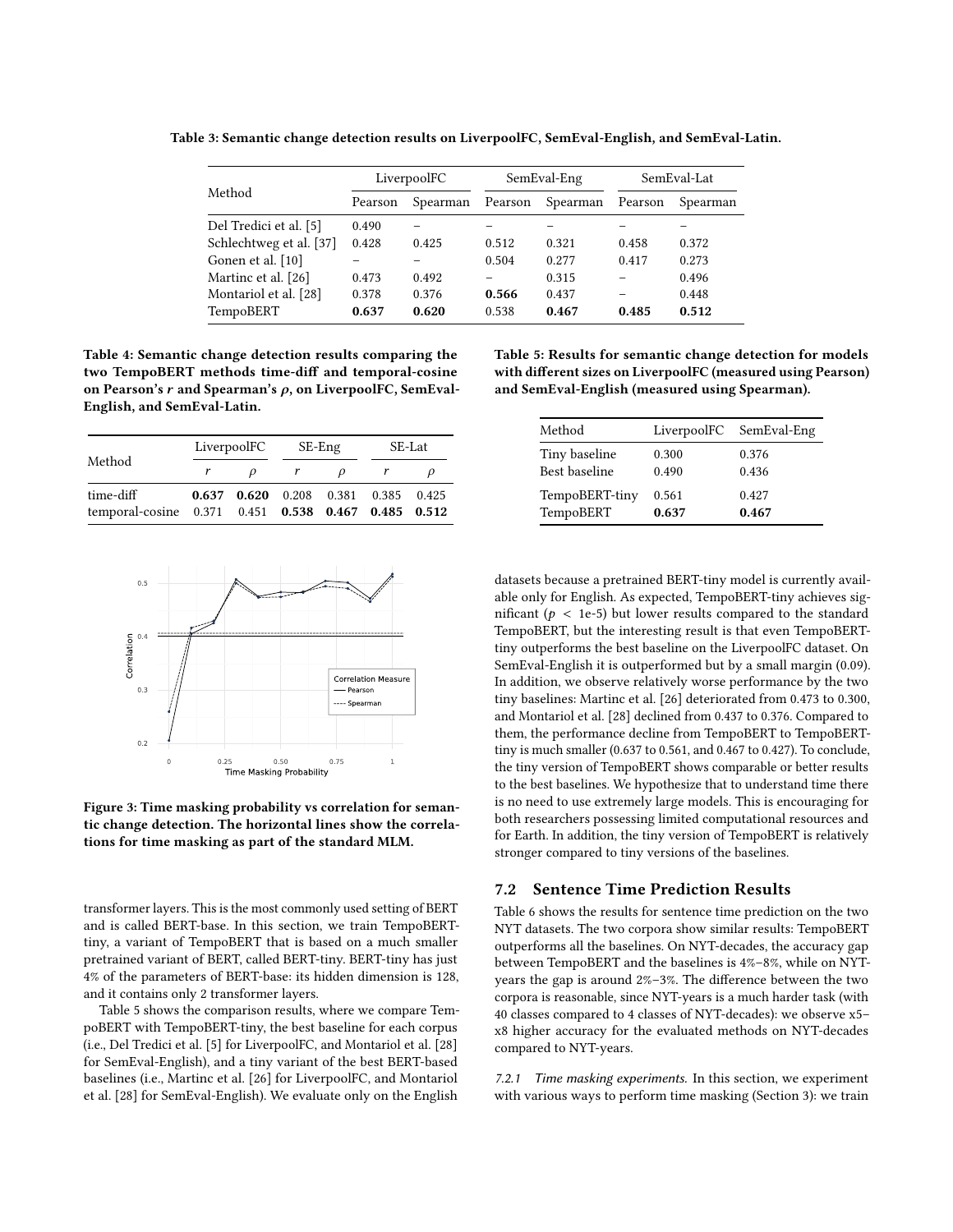Method NYT-decades NYT-years Acc Mac-F1 Acc Mac-F1 CNN 46.73% 15.53% 6.44% 0.39% Bi-LSTM + Attn 48.62% 16.01% 6.69% 1.13% Linear GloVe 47.18% 15.71% 7.35% 0.56% XGBoost BERT 44.83% 43.75% 5.95% 5.77% CatBoost BERT 46.41% 45.14% 6.53% 6.30% TempoBERT 52.71% 51.28% 9.24% 8.85%

<span id="page-7-0"></span>Table 6: Sentence time prediction results on NYT (4 decades) and NYT (40 years).

<span id="page-7-1"></span>

Figure 4: Accuracy vs time masking probability for sentence time prediction. The horizontal line shows the accuracy for time masking as part of the standard MLM.

TempoBERT models on the NYT-decades corpus, each with a different time masking method, and compare the results for the task of sentence time prediction. We trained all models for 10 epochs (16K steps), using a 2e-4 learning rate.

Figure [4](#page-7-1) shows the comparison results, where the points show the accuracy for different time masking probabilities ( $p_{TM} \in \{0.0, 0.05,$ ..., 1.0}), and the horizontal line shows the accuracy for time masking performed as part of the standard MLM. First, we observe a positive trend, i.e., TempoBERT improves for sentence time prediction as it performs more time masking. This is reasonable, as the time masking itself is some kind of supervision for this task. Second, when training the model without time masking at all (i.e.,  $p_{TM} = 0$ ), performance is much lower, as expected, with 32.38% accuracy. This is reasonable, as the training process in this case does not involve predicting time tokens at all, i.e., the model does not get any supervision for this task (i.e., zero-shot). Finally, when performing time masking as part of the standard MLM, the model achieves 49.50% accuracy. This is worse than performing time masking as a custom masking process with  $p_{TM}$  >= 0.1.

7.2.2 Comparison to Fine-tuned BERT. The sentence time prediction task is a supervised task. As such, our masking approach can be compared to fine-tuning. It has been argued that various types of masking can be equivalent to fine-tuning in terms of performance for supervised tasks, while being more efficient [\[42\]](#page-8-43). We wish to examine the different parameters of fine-tuning on the performance

<span id="page-7-2"></span>Table 7: Comparison of different fine-tuned BERT variants for sentence time prediction on NYT (4 decades) and NYT (40 years).

|                        |        | NYT-decades | NYT-years |          |
|------------------------|--------|-------------|-----------|----------|
| Method<br>Acc          |        | $Mac-F1$    | Acc       | $Mac-F1$ |
| Fine-tuned BERT (10%)  | 49.81% | 48.91%      | 6.38%     | 5.33%    |
| Fine-tuned BERT (25%)  | 51.43% | 50.71%      | 7.14%     | 6.47%    |
| Fine-tuned BERT (50%)  | 52.98% | 52.37%      | 8.71%     | 8.40%    |
| Fine-tuned BERT (100%) | 53.08% | 53.07%      | 9.67%     | 9.43%    |
| TempoBERT              | 52.71% | 51.28%      | 9.24%     | 8.85%    |

of the sentence time prediction task to shed more light on when masking should be applied compared to fine-tuning. Specifically, we compare TempoBERT to a BERT model fine-tuned for the task of sentence time prediction. Note that the supervision TempoBERT receives in its training process is much limited compared to finetuned BERT; fine-tuned BERT is trained directly on the sentence time prediction task, whereas TempoBERT is a general temporal language model that is trained on token time prediction as a small part of its pretraining process.

We experiment with different fine-tuned BERT classifiers, trained on different sizes of data. Table [7](#page-7-2) shows the comparison results. TempoBERT reaches similar performance as the fine-tuned BERT at 50% of the data. This shows most of the information of the time can be obtained from learning on only half the corpus but continues improving as data is available. When reaching 100% of the data as compared to 50% of it, we see a relatively smaller improvement.

#### 8 CONCLUSION

In this paper, we presented a temporal contextual language model called TempoBERT which uses time as an additional context of texts. Our technique is based on modifying texts with time information and performing time masking—specific masking for the added time information. Using time masking, we model time as part of the context of texts. This enables us to both fill mask tokens while conditioning on time, and to predict the writing time of sentences. We experimented with two tasks: semantic change detection and sentence time prediction, and showed that both benefit from time masking. For semantic change detection, we proposed a method exploiting time masking that is especially strong for short-term corpora and outperformed existing state-of-the-art methods on diverse datasets, in terms of time, size, genre, and language. In addition, we experimented with small-sized TempoBERT models and showed their relatively strong performance on this task. For sentence time prediction, time masking allows us to directly predict the time of sentences without additional fine-tuning. We showed strong performance compared to various baselines and studied different time masking settings to demonstrate the contribution of time masking to this task.

#### 9 ACKNOWLEDGEMENTS

We thank Omer Levy and Yonatan Belinkov for their useful feedback.